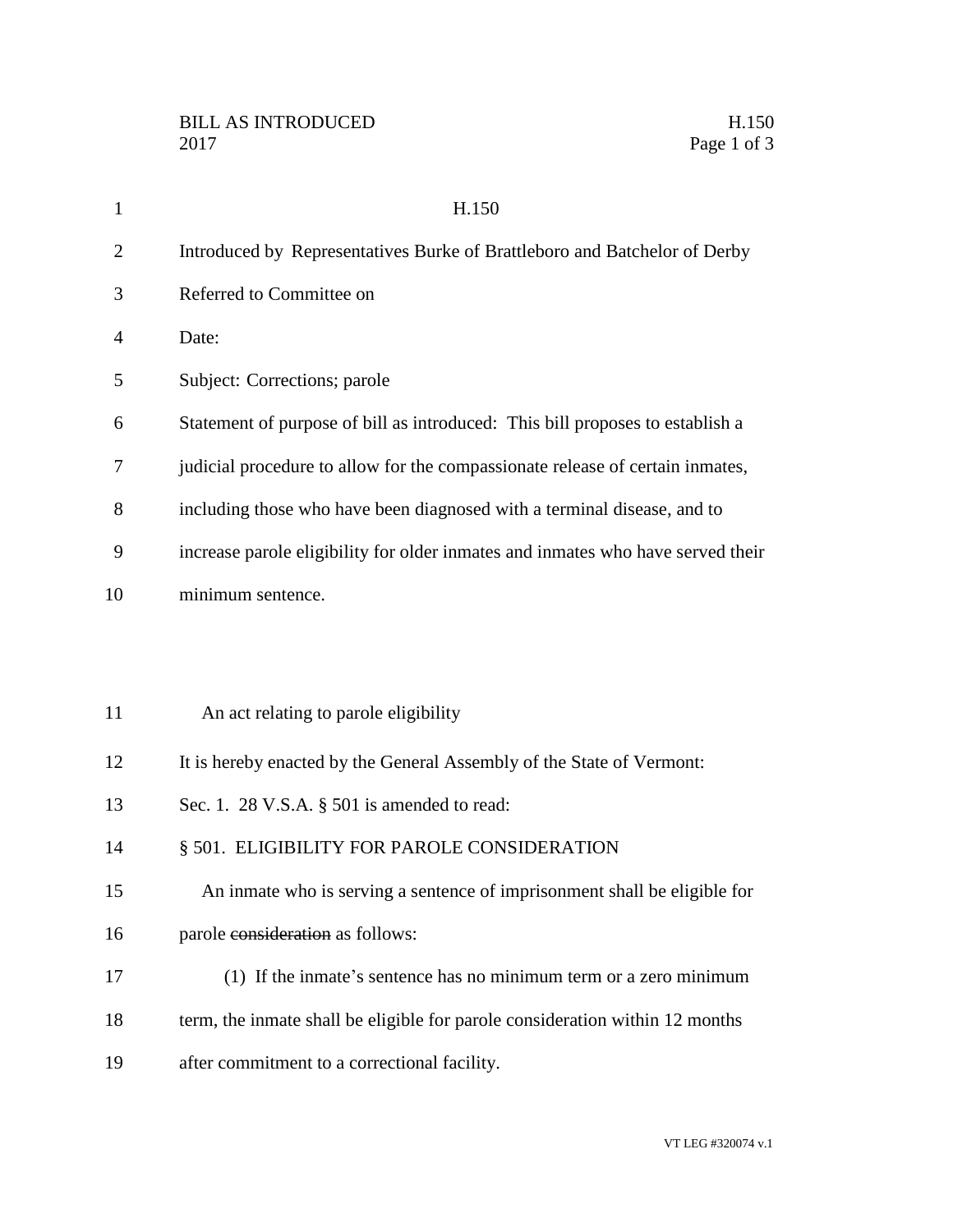## BILL AS INTRODUCED H.150 Page 2 of 3

| $\mathbf{1}$   | (2) If the inmate's sentence has a minimum term, the inmate shall be             |
|----------------|----------------------------------------------------------------------------------|
| $\overline{2}$ | eligible for parole consideration after the inmate has served the minimum term   |
| 3              | of the sentence.                                                                 |
| $\overline{4}$ | (3) Notwithstanding subsection $502a(a)$ of this title, if the inmate is 55      |
| 5              | years of age or older but under 65 years of age and has served ten years but not |
| 6              | served the minimum of the sentence, the inmate shall be eligible for parole      |
| 7              | consideration unless the inmate has programming requirements that have not       |
| 8              | been fulfilled.                                                                  |
| 9              | (4) Notwithstanding subsection $502a(a)$ of this title, if the inmate is 65      |
| 10             | years of age or older and has served five years but not served the minimum of    |
| 11             | the sentence, the inmate shall be eligible for parole consideration unless the   |
| 12             | inmate has programming requirements that have not been fulfilled.                |
| 13             | Sec. 2. 28 V.S.A. § 502a is amended to read:                                     |
| 14             | § 502a. RELEASE ON PAROLE                                                        |
| 15             | (a) No inmate serving a sentence with a minimum term shall be released on        |
| 16             | parole until the inmate has served the minimum term of the sentence, less any    |
| 17             | reductions for good behavior.                                                    |
| 18             | (b) An inmate shall be released on parole by the written order of the Parole     |
| 19             | Board if the Board determines:                                                   |
| 20             | (1) the inmate is eligible for parole;                                           |